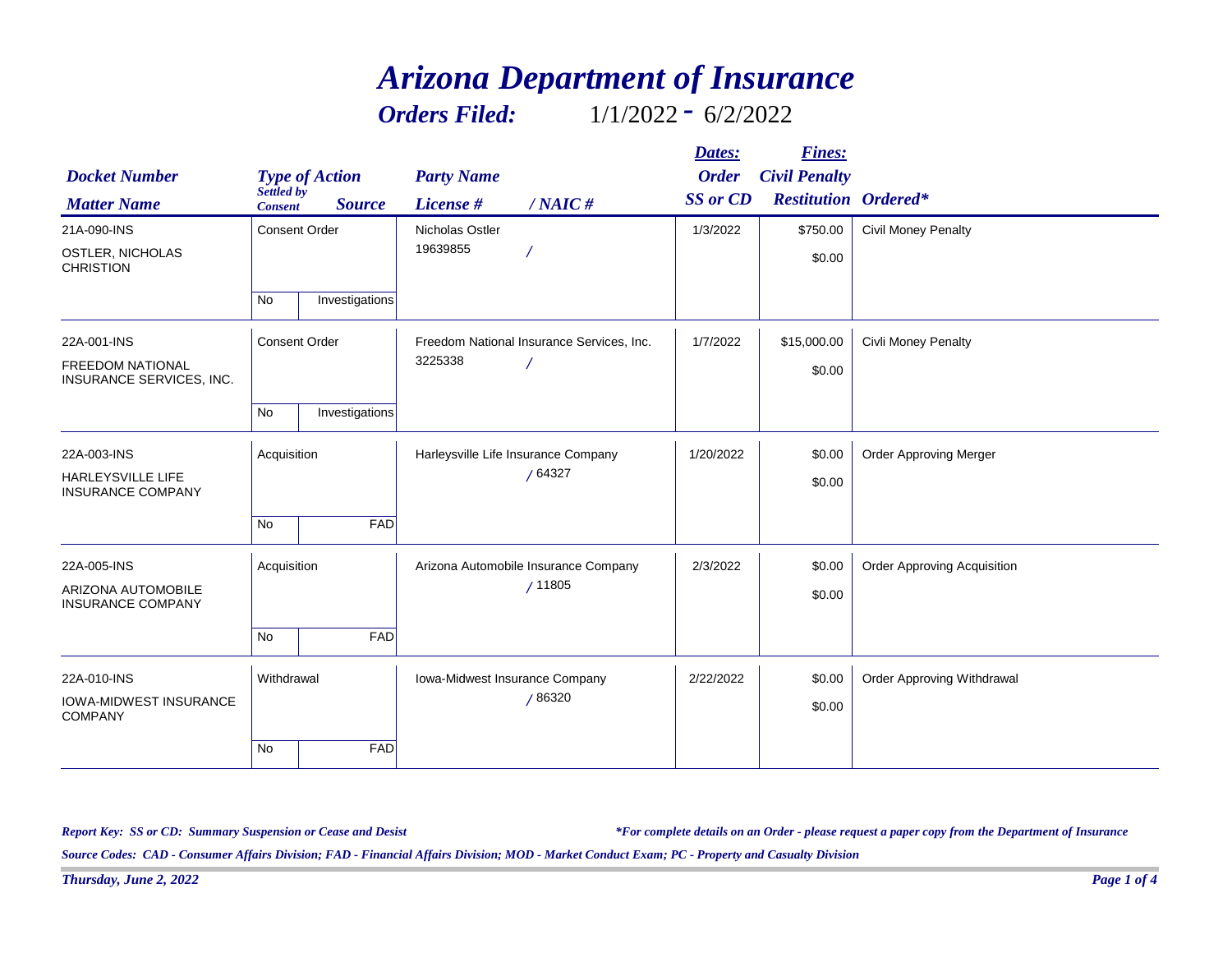|                                                              |                                                        |                              |                                               |                                            | Dates:          | <b>Fines:</b>                 |                                                   |
|--------------------------------------------------------------|--------------------------------------------------------|------------------------------|-----------------------------------------------|--------------------------------------------|-----------------|-------------------------------|---------------------------------------------------|
| <b>Docket Number</b>                                         |                                                        | <b>Type of Action</b>        | <b>Party Name</b>                             |                                            | <b>Order</b>    | <b>Civil Penalty</b>          |                                                   |
| <b>Matter Name</b>                                           | Settled by<br><b>Consent</b>                           | <b>Source</b>                | License #                                     | $/NAIC$ #                                  | <b>SS</b> or CD | <b>Restitution Ordered*</b>   |                                                   |
| 21A-092-INS                                                  |                                                        | <b>Revocation (Contested</b> | Francisco Lopez                               |                                            | 2/22/2022       | \$0.00                        | License Revocation                                |
| LOPEZ, FRANCISCO                                             | Case)                                                  |                              | 16577813                                      |                                            |                 | \$0.00                        |                                                   |
|                                                              | <b>No</b>                                              | Investigations               |                                               |                                            |                 |                               |                                                   |
| 22A-009-INS                                                  | Acquisition                                            |                              | Prudential Annuities Life Assurance Corporati |                                            | 2/22/2022       | \$0.00                        | <b>Order Approving Acquisition</b>                |
| PRUDENTIAL AMMUITIES<br><b>LIFE ASSURANCE</b><br>CORPORATION |                                                        |                              |                                               | /86630                                     |                 | \$0.00                        |                                                   |
|                                                              | No                                                     | FAD                          |                                               |                                            |                 |                               |                                                   |
| 21A-087-INS                                                  | <b>License Denial</b><br>(Appealable Agency<br>Action) |                              | Eric J. Snyder                                |                                            | 2/22/2022       | \$0.00                        | Denial re Eric J. Snyder affirmed.                |
| SNYDER, ERIC AND OFFICES<br>OF ERIC J. SNYDER, LLC           |                                                        |                              | Offices of Eric J. Snyder, LLC                |                                            |                 | \$0.00                        | Denial re Offices of Eric J. Snyder, LLC affirmed |
|                                                              | No                                                     | Licensing                    |                                               |                                            |                 |                               |                                                   |
| 22A-013-INS                                                  | Acquisition                                            |                              |                                               | John Alden Life Insurance Company          | 3/23/2022       | \$0.00                        | <b>Order Approving Acquisition</b>                |
| JOHN ALDEN LIFE<br><b>INSURANCE COMPANY</b>                  |                                                        |                              |                                               | /65080                                     |                 | \$0.00                        |                                                   |
|                                                              | No                                                     | <b>FAD</b>                   |                                               | 21st Century Life and Health Company, Inc. |                 |                               |                                                   |
| 22A-018-INS                                                  | Merger                                                 |                              | Acceptance Insurance Company<br>/37958        | 4/1/2022                                   | \$0.00          | <b>Order Approving Merger</b> |                                                   |
| <b>ACCEPTANCE INSURANCE</b><br><b>COMPANY</b>                |                                                        |                              |                                               |                                            | \$0.00          |                               |                                                   |
|                                                              | <b>No</b>                                              | <b>FAD</b>                   |                                               |                                            |                 |                               |                                                   |

*Report Key: SS or CD: Summary Suspension or Cease and Desist*

*\*For complete details on an Order - please request a paper copy from the Department of Insurance*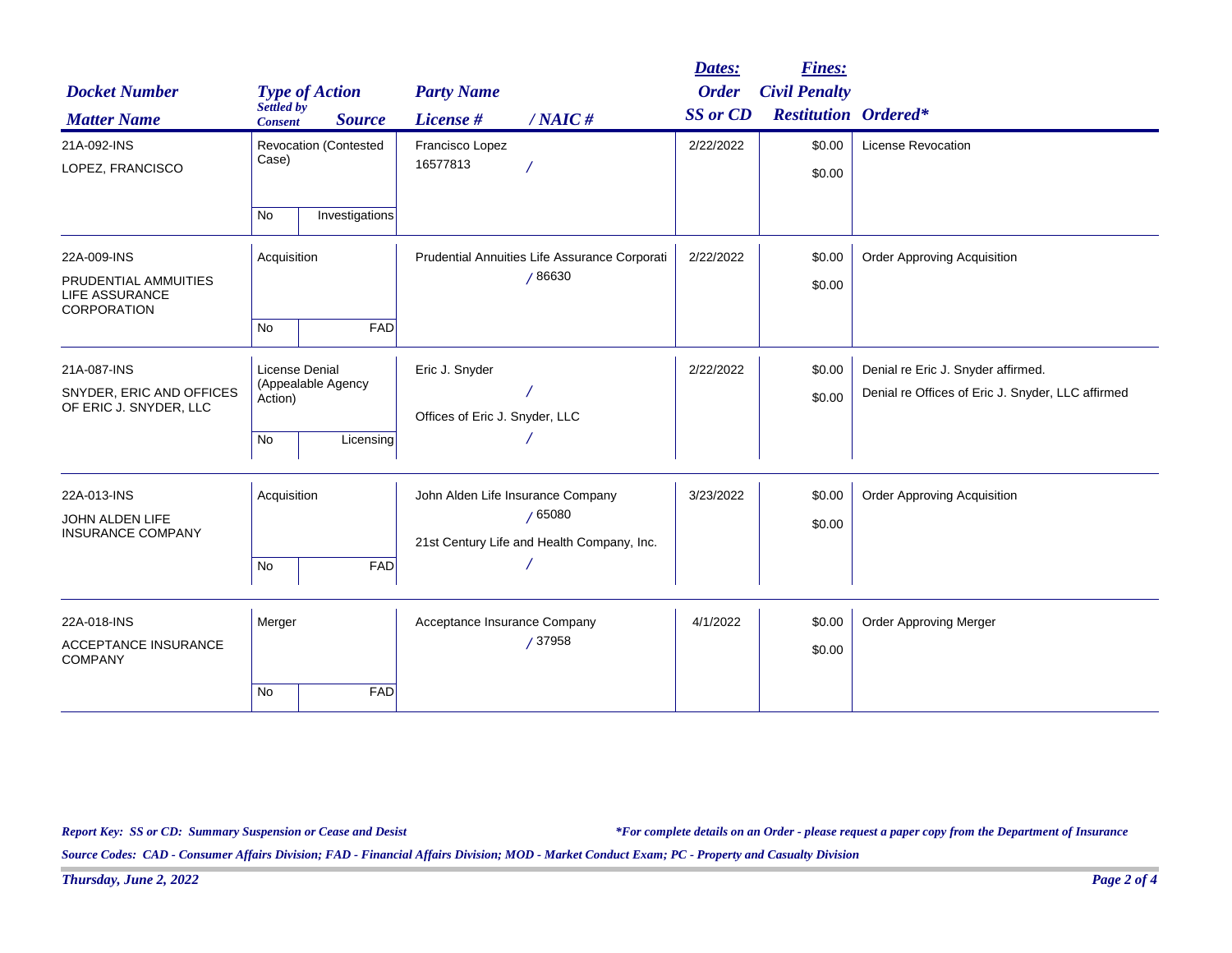|                                                                                 |                                                          |                |                                           |                                            | Dates:          | <b>Fines:</b>               |                                    |
|---------------------------------------------------------------------------------|----------------------------------------------------------|----------------|-------------------------------------------|--------------------------------------------|-----------------|-----------------------------|------------------------------------|
| <b>Docket Number</b>                                                            | <b>Type of Action</b>                                    |                | <b>Party Name</b>                         |                                            | <b>Order</b>    | <b>Civil Penalty</b>        |                                    |
| <b>Matter Name</b>                                                              | Settled by<br><b>Consent</b>                             | <b>Source</b>  | License #                                 | $/NAIC$ #                                  | <b>SS</b> or CD | <b>Restitution Ordered*</b> |                                    |
| 22A-019-INS                                                                     | Withdrawal                                               |                | For Life Insurance Company                |                                            | 4/18/2022       | \$0.00                      | <b>Order Approving Withdrawal</b>  |
| <b>FOR LIFE INSURANCE</b><br><b>COMPANY</b>                                     |                                                          |                |                                           | /85227                                     |                 | \$0.00                      |                                    |
|                                                                                 | <b>No</b>                                                | <b>FAD</b>     |                                           |                                            |                 |                             |                                    |
| 22A-020-INS                                                                     | Acquisition                                              |                |                                           | Fortegra Specialty Insurance Company       | 4/18/2022       | \$0.00                      | <b>Order Approving Acquisition</b> |
| <b>FORTEGRA SPECIALTY</b>                                                       |                                                          |                |                                           | /16823                                     |                 | \$0.00                      |                                    |
| <b>INSURANCE COMPANY</b>                                                        |                                                          |                |                                           | WP Falcon Aggregator, L.P. and Warburg Pin |                 |                             |                                    |
|                                                                                 | No                                                       | <b>FAD</b>     |                                           |                                            |                 |                             |                                    |
| 22A-022-INS                                                                     | <b>Consent Order</b>                                     |                |                                           | ACE American Insurance Company             | 4/28/2022       | \$3,000.00                  | <b>Civil Penalty</b>               |
| ACE AMERICAN INSURANCE<br><b>COMPANY</b>                                        |                                                          |                | /22667                                    |                                            |                 | \$0.00                      | Timely & Complete Response         |
|                                                                                 | <b>No</b>                                                | <b>MOD</b>     |                                           |                                            |                 |                             |                                    |
| 22A-023-INS                                                                     | Withdrawal                                               |                |                                           | New Jersey Re-Insurance Company            | 4/29/2022       | \$0.00                      | Order Approving Withdrawal         |
| NEW JERSEY RE-<br><b>INSURANCE COMPANY</b>                                      | /35432                                                   |                |                                           |                                            | \$0.00          |                             |                                    |
|                                                                                 | No                                                       | <b>FAD</b>     |                                           |                                            |                 |                             |                                    |
| 22A-027-INS                                                                     | <b>Cease and Desist</b><br>(Appealable Agency<br>Action) |                | Complete Care Home Warranty LLC fka Credi | 5/25/2022                                  | \$0.00          | Order to Cease and Desist   |                                    |
| <b>COMPLETE CARE HOME</b><br><b>WARRANTY LLC FKA CREDIT</b><br>RECOVERY USA LLC |                                                          |                |                                           |                                            | \$0.00          |                             |                                    |
|                                                                                 | <b>No</b>                                                | Investigations |                                           |                                            |                 |                             |                                    |

*Report Key: SS or CD: Summary Suspension or Cease and Desist*

*\*For complete details on an Order - please request a paper copy from the Department of Insurance*